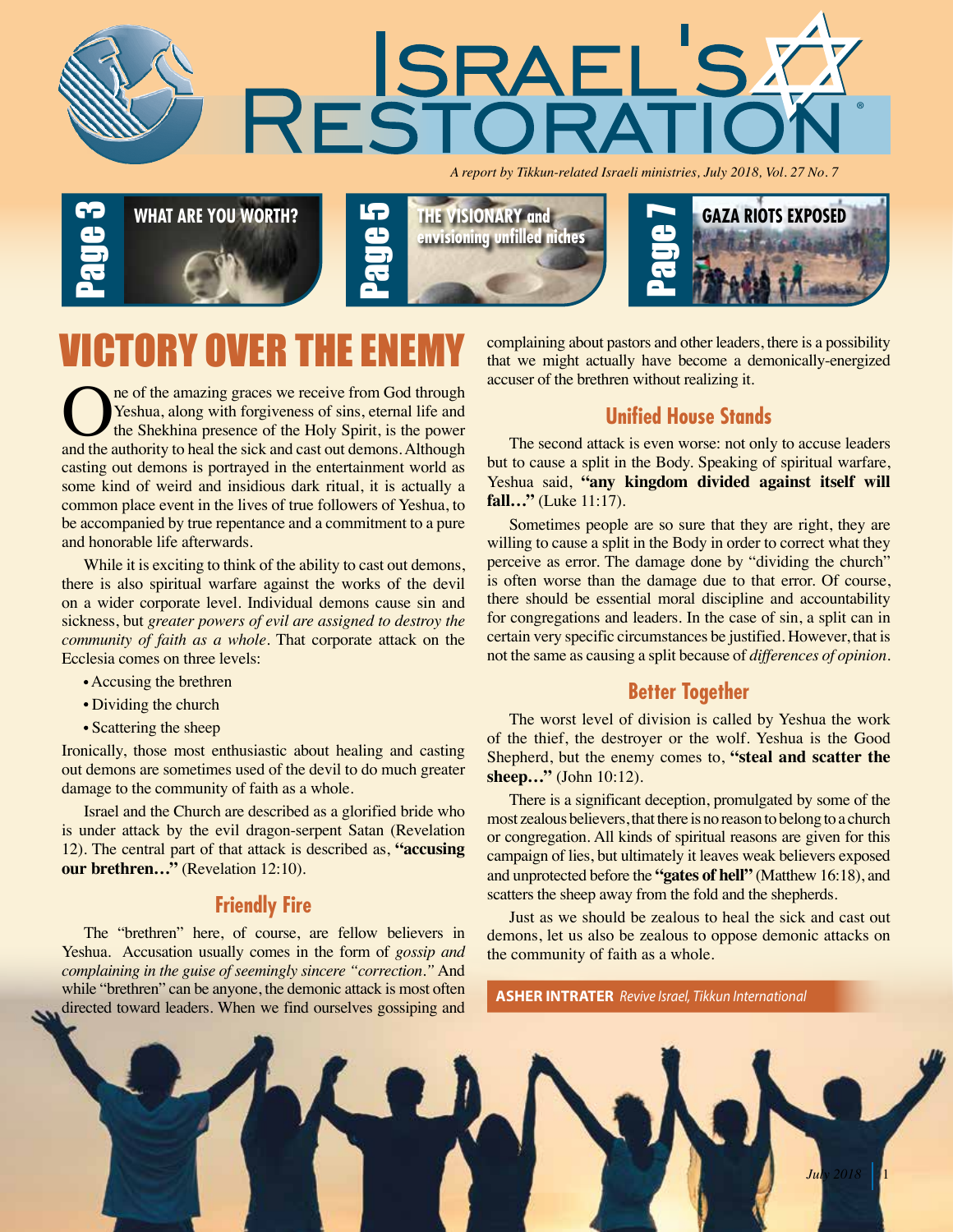

### THE PRIMARY ERROR IN WORD OF FAITH TEACHING

**M**any but not all of our readers are familiar with a movement *Movement*. Teachers in this movement are familiar with a movement called *The Word of Faith*  have become famous for their presentations on material prosperity and physical healing. Some have gone too far and teach that believers have the right to opulent living (See my book, *Prosperity, what the Bible Really Teaches).* The basic idea is that if we meditate and confess the Word of God and especially its promises, we will build faith and will walk in God's abundant material provision, physical healing and family wholeness. Indeed, there should also be no tragic accidents for any family members since Psalm 91 says that no evil or plague will come near us. Mark 11:24 says that the person with a grain of mustard seed faith will, "Have whatever they say."

There is much truth in this. It is the Word of God enlivened by the Holy Spirit who dwells in us, who brings us into faith to believe and walk in all God's promises. As I note in my Prosperity book, meditating on, confessing and standing on the promises of the Bible is the way to strong faith.

So when does it become problematic?

A couple from upstate New York met us in their congregation. They lost three children in a tragic car accident when they were carpooling with others going to a Christian school. They were asked to leave their Word of Faith congregation where they were elders. The pastor explained that their tragedy was undercutting the faith of the congregation. Wow!

The problem in this teaching is that these promise statements in the Bible are said to be absolute. According to that interpretation, **"… heals** *all* **your diseases,"** in Psalm 103 allows *no exceptions.* God is seen as always giving fully according to these promises. So if promises are not attained, then it is asked, "Is the problem with the giver or the receiver?" The answer we hear is, "It is always a problem on the receiving end." So there is no way out of their conclusion. If you have financial loss, if you are sick or die prematurely, or have tragedy in the family, they say *it is your fault.* Any other view is seen as diminishing the absolute nature of the promises and undercutting the maximum potential for faith.

The weakness in this view is that it does not recognize that faith is something that has to be given by God. The faith that moves mountains in Mark 11:24 cannot be worked up or drummed up no matter what we do. The Word of Faith view on this is a rugged individualism where it is all up to me. I don't think that is what Yeshua meant. It is God who gives faith, and a mustard seed level of it can do anything. It is what the faith people call the "God kind of faith." Our part is to worship God, confess his promises, and meditate on the Word, but ultimately these promises for human prosperity and healing are under the sovereignty of God. *His promises are real. We are healed in the course of our lives thousands of times from all kinds of things. But if we die of some disease, it does not mean that we were at fault.* We would like the promises and our ability to receive them to be air tight, but the promises are generalizations, and they are the usual reality. After having done all – and *we should* do everything that we can, including meditation/speaking on the Word and listening to the Spirit on the matter  $-$  it is still up to the sovereignty of God. Too many are now in a situation of depression and have abandoned walking with God because, after tragedy, they were told *it was their fault.* This is the primary error of the Word of Faith teaching.

The three heros who disobeyed King Nebuchadnezzar's decree to worship the golden image, had a slightly less rigid "take" on the outcome of their "rubber meets the road" faith situation:

**"If we are thrown into the blazing furnace, the God we serve is able to deliver us from it, and He will deliver us…But even if He does not… we will not serve your gods …"** (Daniel 3:16-18 NIV).

**DANIEL JUSTER** *Restoration from Zion, Tikkun International*

**TIKKUN INTERNATIONAL P.O. Box 2997, Gaithersburg, MD 20886-2997 USA Tel: 301/695-1315 Fax: 888/265-2871 E-mail: info@tikkuninternational.org**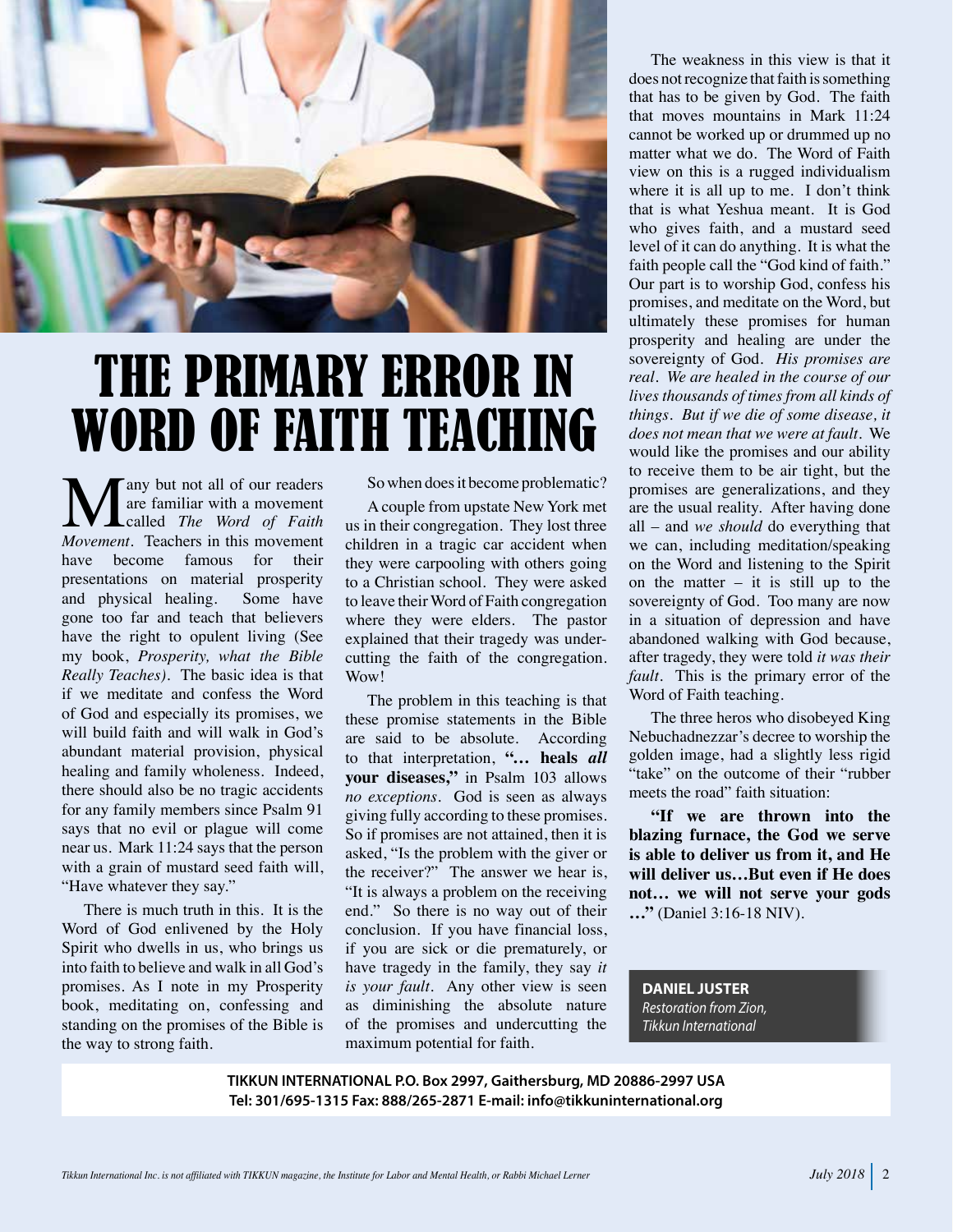

From the **Tents of Mercy Network** of Congregations and Humanitarian Aid

*July* 2018 3

# WHAT ARE YOU WORTH?

Biting into a chocolate chip cookie from a fresh package, my wife, Connie, discovered too late that some tiny, voracious red ants had begun enjoying the cookie before her. In horror, she spat out the cookie AND the ants—but not in time to avoid the undeserved bites that caused her lips to swell up painfully and grotesquely.

After several uncomfortable days the swelling subsided—to our considerable gratitude, but in the meanwhile, every look in the mirror reminded her of the embarrassingly bulging lips. Connie felt strange about her (temporarily) disfigured face. She was now self-conscious about how people would look at her. This realization led to further reflections on what it's like for people with permanent deformities. We are all sensitive about our appearance. In numerous interviews with people whose appearance is "irregular," their response is *"I just want to be like everyone else, and to be accepted for the person I really am on the inside."*

#### **Universal Need for Affirmation**

Deep down every one of us needs affirmation of who we are on the inside. If we are honest, there is an essential longing to be valued, esteemed, accepted, appreciated and loved. In fact, the search for love is, foundationally, a longing for another to say to us: *"You are worth it! I honor you. You are of such value to me that I am ready to give you my whole heart, my whole life!"*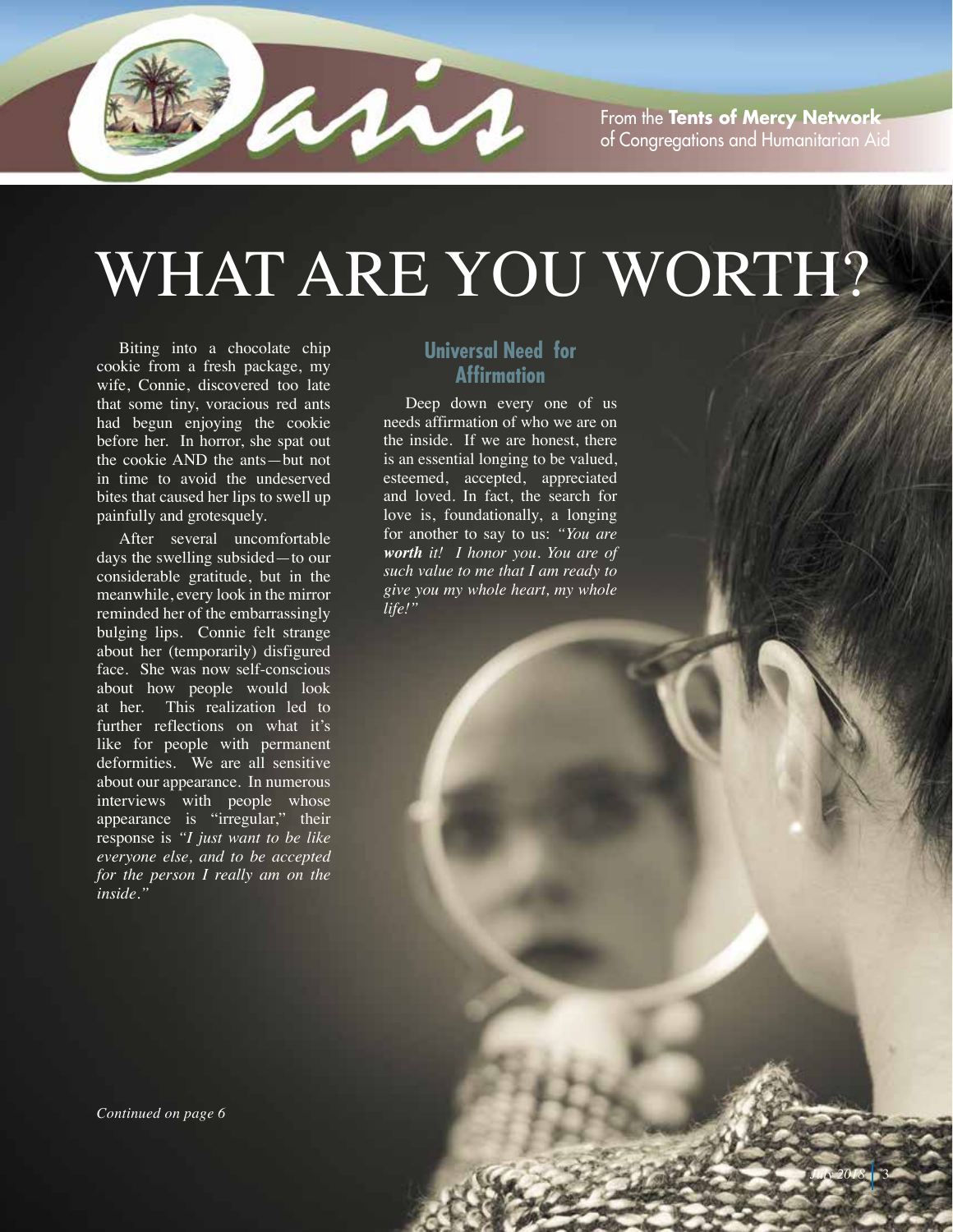



If it is full of times of testing. Toward the<br>end of his life, I see King Hezekiah in<br>the midst of a test (2 Chronicles 32:31).<br>Throughout his reign, in spite of great adversity end of his life, I see King Hezekiah in the midst of a test (2 Chronicles 32:31). Throughout his reign, in spite of great adversity he had accomplished much. Then, when the Babylonians came and "lusted" after the fruit of his labors, the condition of King Hezekiah's heart was once again tried and revealed, in this case through his desire to flaunt his wealth before the Babylonians. His riches were the evidence of his *accomplishments*. Most of us can relate to this temptation to "show off" our accomplishments.

1 Corinthians 10:13 declares that hardships and trials come into our lives, not to break us, but to build and strengthen us that we might persevere and ultimately overcome. Our time here on earth is temporary, a "security deposit" for the life to come. The challenges we face help us "graduate."

What is it that we have to look forward to? **"Blessed is the man who endures temptation, for when he has been approved, he will receive the crown of life which the Lord has promised to those who love Him"** (James 1:12).

In 1 Corinthians 4:1-2 we are commissioned to be God's servants here on earth. As His stewards, we should be found faithful, persevering and therefore representing God's Kingdom on earth. We are to look at ourselves as visitors on this earth, *not allowing the things of this world to possess our hearts. God will test our hearts as he did with King Hezekiah to see if what we have built here on earth, even those things He asked us to do, have replaced God Himself. Have our accomplishments in this world become replacements in our lives for the things of the eternal kingdom?* Have they distracted us from our duty to bring the Kingdom of Heaven to earth?

We are expected to be loyal to His call. Remember you are only a visitor in this world – God's deposit on this earth. May we hear these words from the Lord, **"Well done, good and faithful servant; you have been faithful over a few things, I will make you ruler over many things. Enter into the joy of your Lord"** (Matthew 25:23).

**GUY COHEN**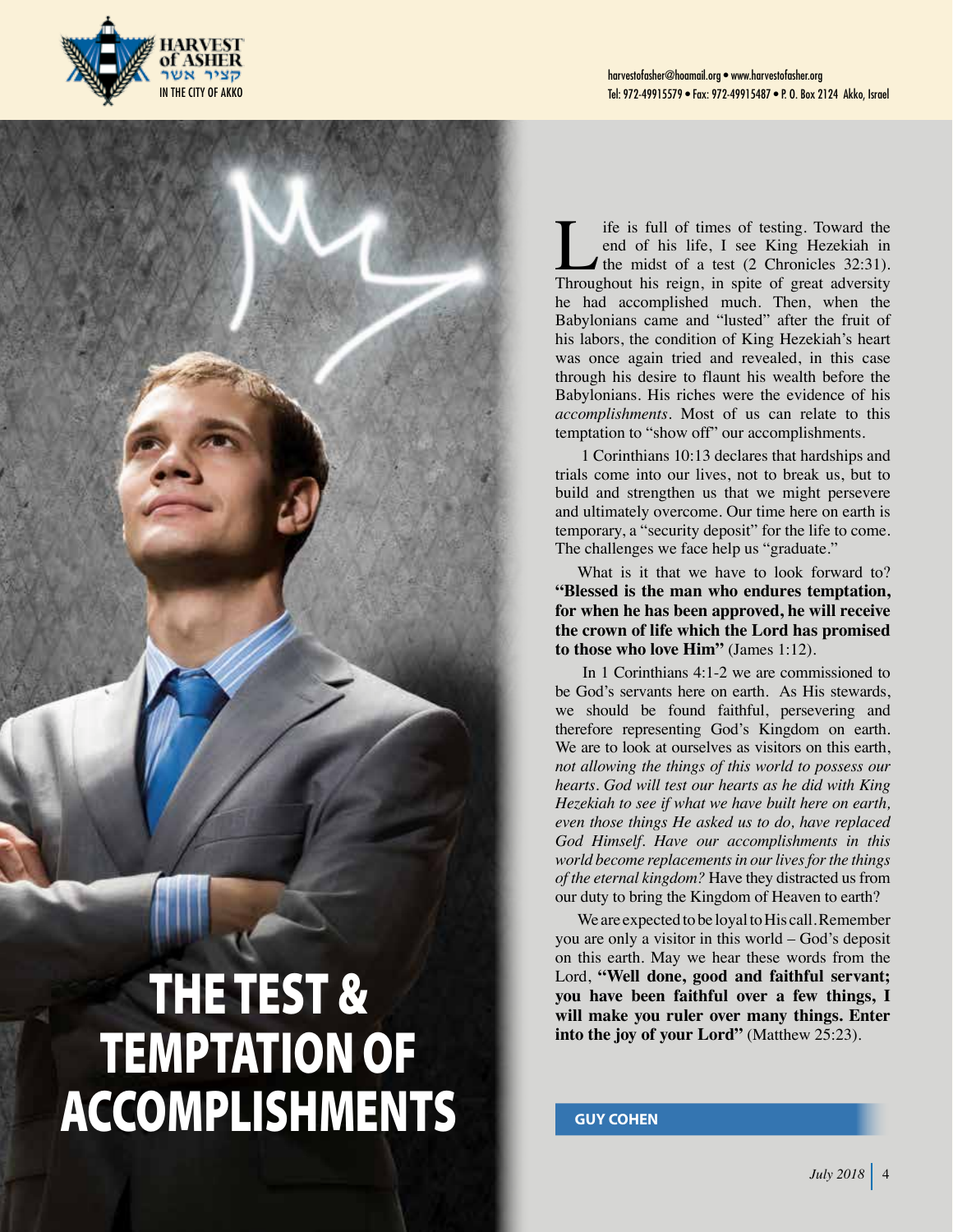

### THE VISIONARY & envisioning unfilled niches

When we talk about a "VISIONARY," we most likely picture<br>of Yeshua. Ezekiel the prophet, or John the disciple<br>thariots and heavenly creatures, and he prophesied about the future. someone such as Ezekiel the prophet, or John the disciple of Yeshua. Ezekiel painted prophetic images of heavenly chariots and heavenly creatures, and he prophesied about the future. John also saw visions and the glory of the Son of God, Yeshua, and prophesied about the future. However, this is not what I mean when I use the word "visionary" with a small "v." Rather, I'm referring to something more modest, being "pioneers," that which has become our calling today.

Every year I am privileged to visit different countries and see different Christian denominations, organizations and structures. And I say, *"Great job! You are well advanced in creating visible expressions of the Kingdom. You have programs and institutions. You assist the elderly and the poor, and you work with young people and children."* To be honest, I am sometimes envious, but in a good way. Then when I return to Israel, though I know that the Lord renews and restores, I see so many niches—places not yet filled with the Kingdom. There is an overwhelming desire to *fill these niches*. I call this pioneering desire being "visionary." However, I think kingdom *initiatives* are much more important than *titles*. Even more important is the ability to turn initiatives into realities. We want to see the Kingdom of Yeshua gradually and consistently *filling* unfilled niches, despite difficulties and great opposition—even in Israel!

We praise the Lord for all the existing programs—for soldiers, youth and children, and the home for elderly believers in progress, and music schools and art schools. However, from my point of view, we need more of them and better.

Zechariah 12:5 says:

#### **Then the leaders of Judah will say in their heart, "The inhabitants of Jerusalem are my strength through Adonai-Tzva'ot (the Lord of Hosts) their God."** (TLV)

It seems to me that this speaks of our times. When I read "the leaders of Judah," I see Israeli government officials. When I read "inhabitants of Jerusalem," I see Israeli believers. And indeed



some Israeli government officials on different levels are beginning to view Israeli believers in Yeshua as an asset, a *strength* for the country, *through* their faith in the Lord.

What are messianic believers doing today? They are setting up many programs to fill empty kingdom niches. Among these, helping our neighbors has a high priority, and we do it with great desire and motivation. This is just



the beginning, and already the "leaders of Judah" know about it. More importantly God knows about it. He knows our hearts and motives.

Praise the Lord! These are your prayers, *your* gifts and your vision, together with *our* vision, work and efforts.

Please continue to pray for our team here at Return to Zion, for the Music & Art School, our humanitarian projects and the soldiers' project. Our people are visionaries, with a small "v." We are taking small steps to implement the great Vision, about which Yeshua said, **"Pray that God's will would become on earth a physical reality just as it is in heaven."** And please consider connecting your faith to physical "niche filling" through donations.

Blessings to you and a joyful summer for you and your families!

#### **LEON & NINA MAZIN**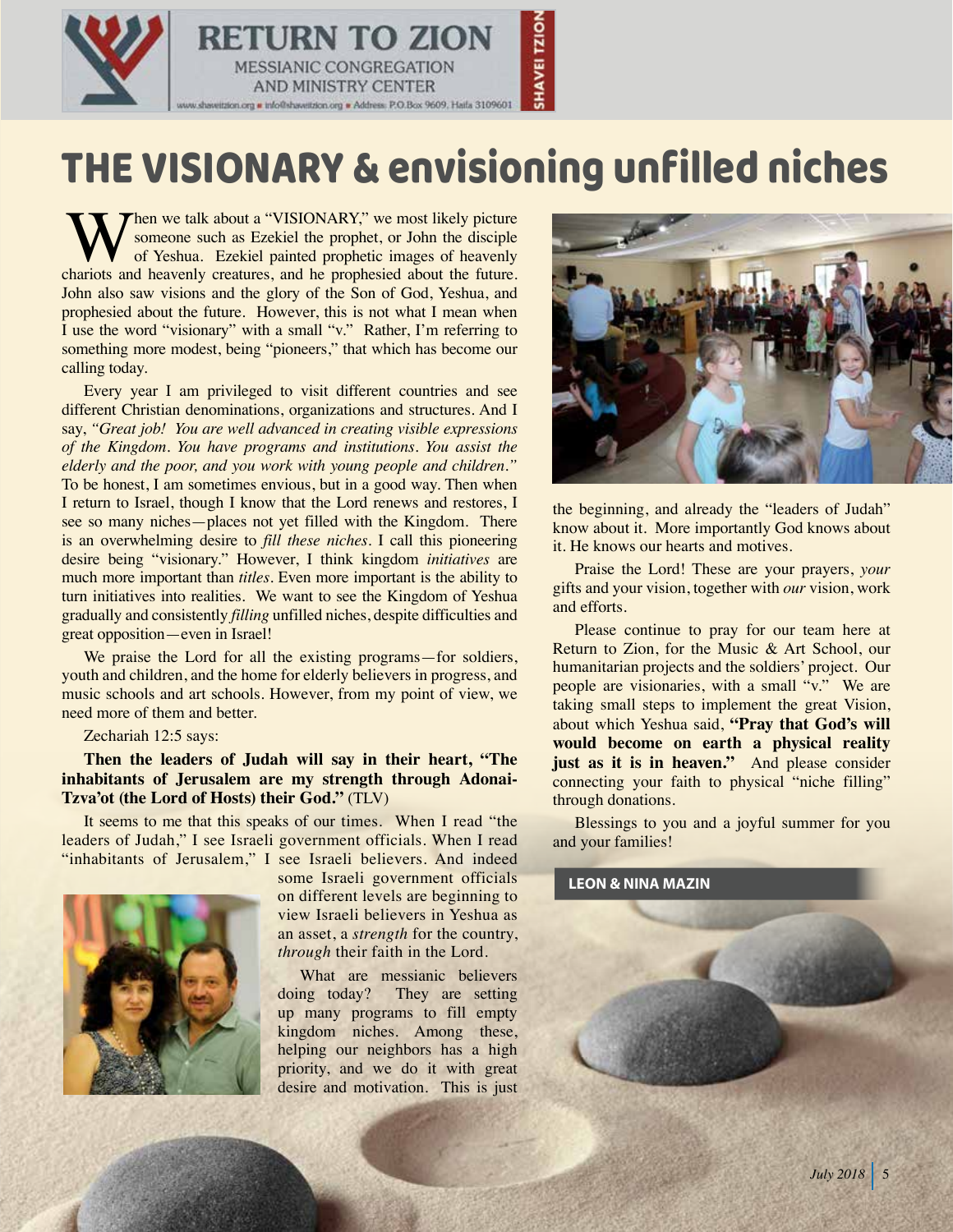If it's not what people view on the outside, then what IS the basis of our worth? Am I to be ever dependent on the feedback of others to feel I'm valuable? Or, in the other trap—can I ever escape the inner critic, the perfectionism that would leave me persistently and agonizingly dissatisfied with ME?

#### **Discovering my True Worth through the Cross and Creation**

I did not know my true worth until I saw Yeshua on the cross. This happened in an absolutely supernatural encounter, which led directly to my receiving Him as Savior and Lord in October, 1972. In a waking vision I saw His eyes transmitting to my heart what my mind could not grasp. *"I know you, your deepest longings and your failures. All your efforts to be good have fallen short. But my love for you is not conditioned on those efforts."* In a moment I understood that He was hanging there as an everlasting statement: *"You, Eitan, are worth the agony I'm going through."* The undeserved death of the perfect Man on my behalf, revealed my true value.

We are informed back in Genesis 1 that mankind—male and female—are made in God's own image and likeness. **"Then God said, "Let Us make man in Our image, according to Our likeness…So God created man in His own image; in the image of God He created him; male and female He created them."** Even this fact alone imparts an unfathomably great level of worth to each and every person. In fact, the cataclysmic struggle over this "bearing of God's image in the world" began in the same Garden and has continued throughout the horrors of history. The enemy is out to curse, mangle, and accuse us until we are hopeless, dreamless, lifeless. Yet the very effort to subvert the Divine design of God's nature imparted to humans (2 Peter 1:4) *confirms* the centrality of that design. If there is such promise in our innate value that we are hated for it, then it is worth fighting for. If the Author of the Universe has planted in us His own likeness, then no one can rob you of supreme value!



Yeshua intentionally reached out to lepers and prostitutes, the "off-scouring" of society, publicly demonstrating their worth. How then will He not also touch us and impart His authoritative affirmation? For it is His act of total sacrifice that permanently defines your worth and mine. That is what I saw in a vision of His face. This reality destroys the lie that I am a worthless failure. **"Yet in all these things we are more than conquerors through Him who loved us"** (Romans 8:37).

"Grace and peace be multiplied to you in the knowledge of God and of Yeshua our Lord, as His divine power has given to us all things that pertain to life and godliness, through the knowledge of Him who called us by glory and virtue, by which have been given to us exceedingly great and precious promises, **that through these you may be partakers of the** *divine* **nature,** having escaped the corruption that is in this world through lust" (2 Peter 1:2-4).

**EITAN SHISHKOFF Pastor Emeritus** 



**TENTS of MERCY רחמים אוהלי** www.tentsofmercy.org • admin@tentsofmercy.org • P.O. Box 1018 • Kiryat Yam 29109 • Israel tel: +972 (4) 877-7921 • fax: +972 (4) 875-7792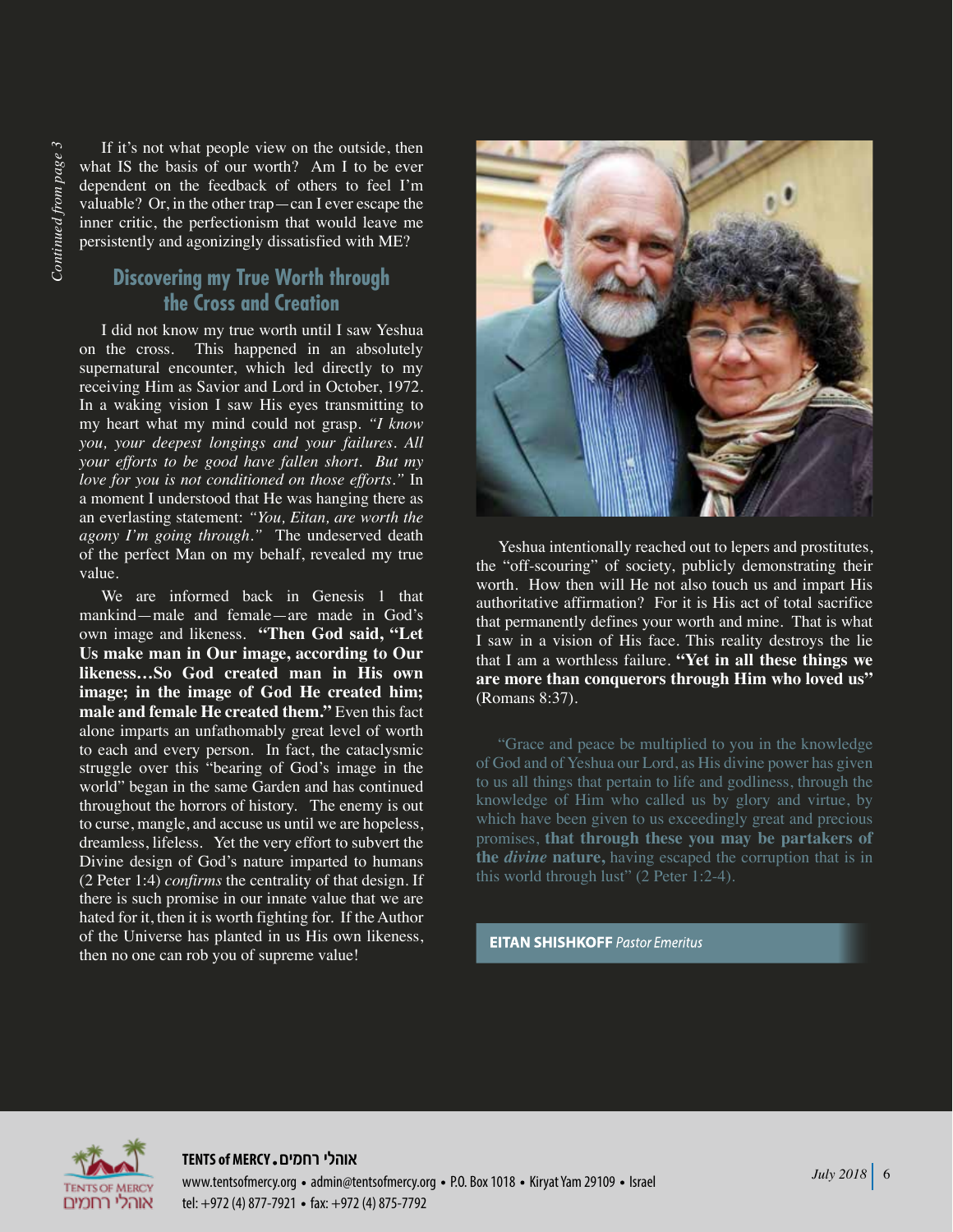*MINISTRY WITH A VISION FOR REVIVAL IN ISRAEL AND THE NATIONS*

## GAZA RIOTS EXPOSED

It's been an amazing time here in Israel: the 70th anniversary<br>of the birth of the nation, the official opening of the US<br>Embassy in Jerusalem, our Tikkun Roundtable conference,<br>and the annual Shavuot (Pentecost) prayer me t's been an amazing time here in Israel: the 70th anniversary of the birth of the nation, the official opening of the US Embassy in Jerusalem, our Tikkun Roundtable conference, the same time, there was much bloodshed on our border with Gaza, as Hamas led a suicidal effort to try and breach the border with Israel. As always, the world media brushes aside history, forgets the reasons why we are in this mess, and makes Israel out to be the bad guy.

REVIVE ISRAEL I

Thankfully, the truth has come out about the Gaza riots and bloodshed. Hamas official, Salah Bardawil finally admitted that 50 of the 60 killed on the worst day were Hamas activists. In addition, 3 Islamic Jihad activists were killed. Israel had said that at least 24 of the fatalities belonged to militant groups, but international media did not believe them. Does anyone still think these 53 militants were peaceful protesters just out for a stroll along the border fence?

Here are a few facts pointing towards Hamas' responsibility for all the deaths, sending scores of young men on what is essentially a suicide mission for media purposes.

Hamas is lying to its "human shields." The Washington Post (May 14, 2018) reported, "At a gathering point east of Gaza City, organizers urged demonstrators to burst through the fence, telling them Israeli soldiers were fleeing their positions."

These protests weren't peaceful. The New York Times cited "the Molotov cocktails thrown at Israeli soldiers and firebombs attached to kites that are routinely sailed over the fence, setting fires to Israeli farmland."

The Israeli Defense Forces reported that some "peaceful demonstrators" fired on its soldiers and attempted to place explosive devices along the border.

For the third time in two weeks the Kerem Shalom border crossing, through which Israel sends medicine, fuel and other humanitarian essentials, was set on fire by Hamas activists just another way of causing suffering to the populace it is supposed to be serving.

Prime Minister Netanyahu stated that Hamas is "pushing civilians, women and children into the line of fire with the view of getting casualties…, in order to pressure Israel."

In an interview with Al Jazeera on Sunday, Hamas cofounder Mahmoud al-Zahar said that "Recent Palestinian riots on the border were backed by the Islamist group's fighters and weapons" and "When we talk about 'peaceful resistance,' it is to deceive the public." Could it be any clearer?

So how should Believers respond? We must constantly expose the lies of militant Islam, in its satanic hatred of Israel, the West and Christians. We don't want to demonize anyone—but want to pray for all those under the deception of Islam to be set free, and come into the revelation of the Son of God, Yeshua. At our Shavuot prayer event, we experienced a powerful time of this kind of intercession, led by local Arab Christians and Messianic believers. We believe unity in Christ along the "Isaiah 19" highway (Egypt/Israel/Assyria) releases an anointing for the kind of prayer that can break the hold of this wicked principality (Islam) over the minds of millions. Please keep praying with us!!

**ASHER INTRATER**